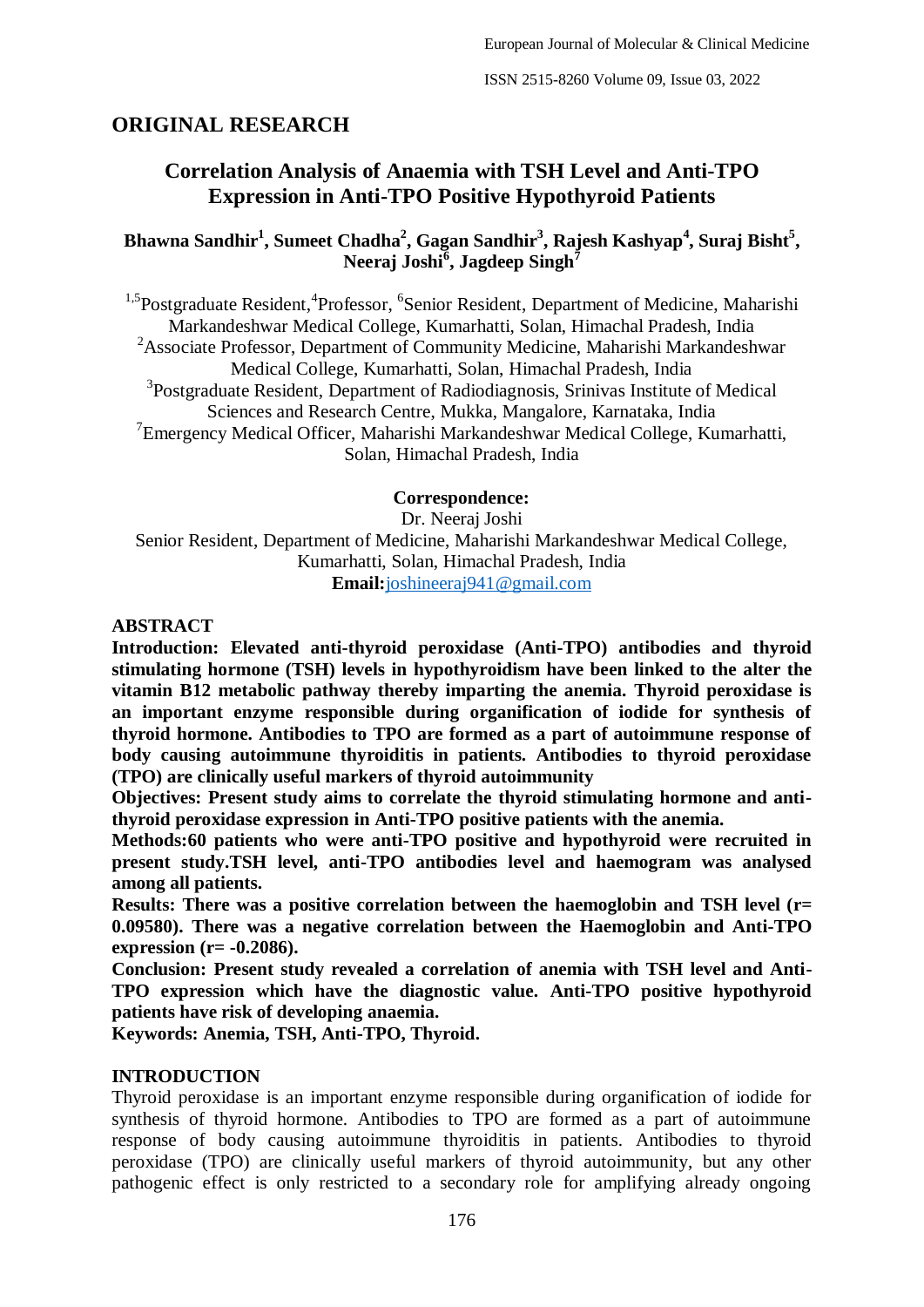autoimmune response. Abnormal laboratory findings in hypothyroid patients include anemia, except when accompanied by iron deficiency, the anemia and other abnormalities which gradually resolve with thyroxine replacement. TPO antibodies have also been related to an increased risk of anaemia in hypothyroidism. TSH levels beyond a certain threshold were linked to more severe anaemia.<sup>2</sup>

Anti-TPO and anti-TG antibodies are linked to thyroid stimulating hormone (TSH) levels and have been used to predict the development of hypothyroidism and hyperthyroidism alone and in combination. Anti-thyroid antibodies and TSH levels in euthyroid people have been linked to the development of hypothyroidism in the future, according to several research.<sup>3,4</sup> Antithyroid antibodies, in fact, are implicated in the aetiology of autoimmune thyroiditis via complement-dependent cytotoxicity; hence, their manifestation may occur several years before overt thyroid illness or abnormal thyroid function tests.<sup>5</sup> Because anti-thyroid antibodies have been found in healthy people, particularly women, follow-up thyroid profile testing in anti-thyroid antibody positive people is critical for prompt diagnosis.<sup>6</sup>

Despite being on appropriate thyroxine dosages, hypothyroid individuals frequently have paraesthesia, numbness, weakness, and impaired memory.<sup>7</sup> Vitamin B12 deficiency becomes more common as people become older. It is caused by malabsorption as a result of hypothyroidism-related pernicious anaemia.<sup>8</sup> Folic acid deficiency is also one of the causes of macrocytic anemia due to intestinal malabsorption caused by hypothyroidism.<sup>9</sup> Vitamin B12 deficiency anaemia is more common in patients with autoimmune thyroid diseases. Of note is that aplastic anemia may develop in autoimmune thyroid diseases. It is caused by T-Lymphocyte hyperactivation which induces apoptosis of haematopoietic cells by excessive secretion of Th1 lymphokines, such as interleukin 2 and interferon gamma.<sup>10</sup> MMMC&H is a tertiary care hospital located in mid Himalayan range of Himachal Pradesh and prevalence of hypothyroidism was found to be  $55.79\%$  in 2015.<sup>11</sup>

The present study was conducted to analyze the correlation of anemia in anti-thyroid peroxidase antibody positive hypothyroid patients. Serum T3, T4, TSH was investigated among patients having complaints suggestive of hypothyroid, previously diagnosed cases of hypothyroidism. An attempt to correlate the severity of TSH values with anemia profile among these patients was also be made. Level of anti-TPO antibodies was also be correlated with anemia profile among these patients.

## **MATERIALS AND METHODS PATIENTS RECRUITMENT**

Present study was conducted for a period of one year with 60 patients over that period which included evaluation of all the new patients diagnosed with hypothyroidism and those with old subclinical/ overt hypothyroidism presenting to outpatient department of institute. Patients with newly diagnosed or past history of hypothyroidism not controlled on drugs and exhibiting anti- thyroid peroxidase antibody positivity were include in the study. Patients with other comorbidities, Coagulation disorders, other endocrine disorders like, patients taking drugs affecting thyroid function like propylthiouracil, neomercazole, amiodarone and iodine, patients taking drugs affecting haemotopoietic system like immunomodulators etc, patients on radioactive iodine and whose partial thyroidectomy were done were excluded from the study.

## **ANALYSIS OF SERUM SAMPLES**

Serum T3, Serum T4 done by ADVIA Centaur XP immunoassay system with help of Chemiluminescence immunoassay (CLIA) method. Serum TSH was done by ADVIA Centaur XP immunoassay with help of CLIA method. Anti TPO antibodies was done by ADVIA Centaur XP immunoassay with help of CLIA method.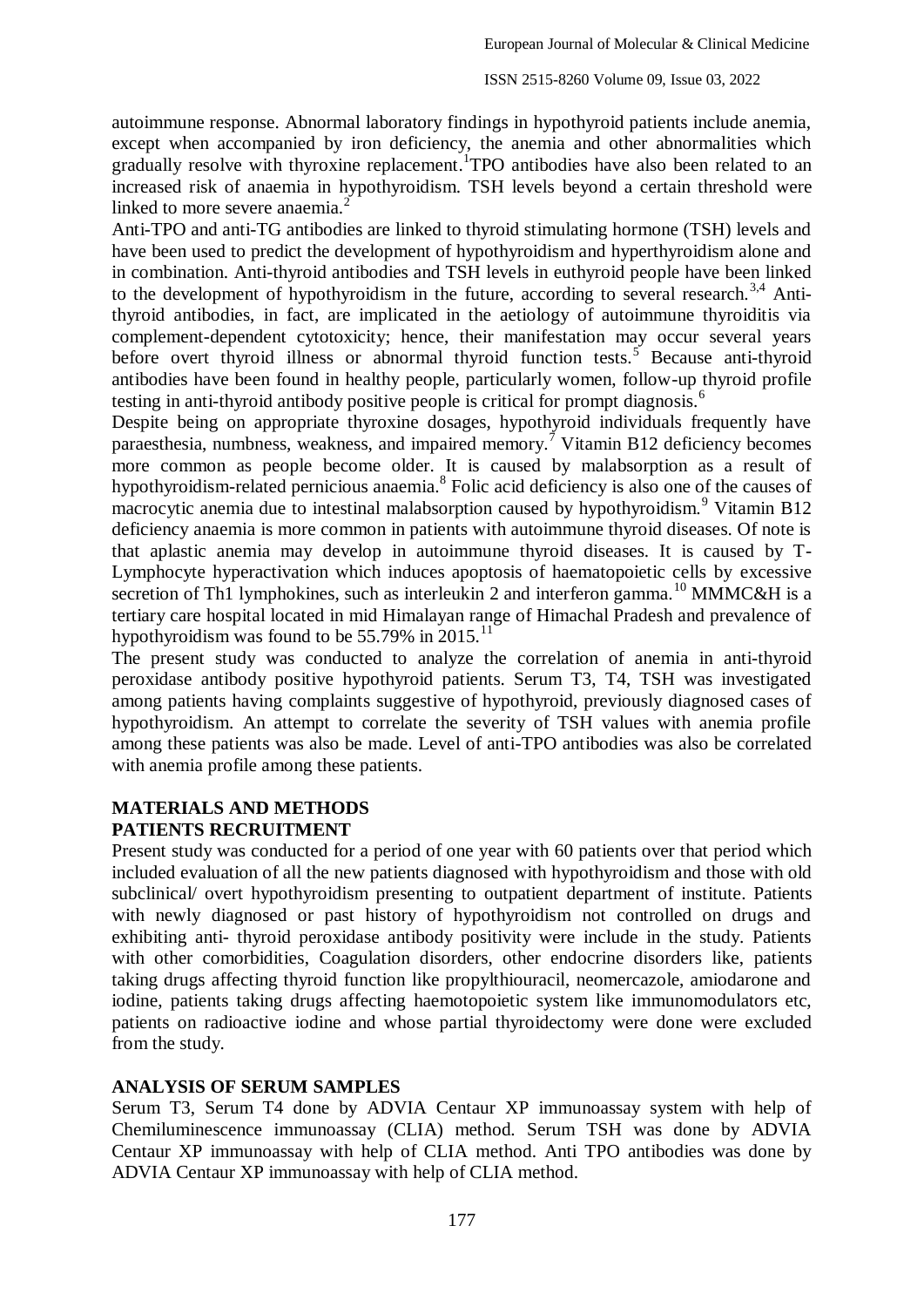ISSN 2515-8260 Volume 09, Issue 03, 2022

#### **STATISTICAL ANALYSIS**

Baseline and outcome data was recorded in pre-designed proforma, and master chart was prepared in Microsoft Excel sheet. Mean was used as measure of central tendency and standard deviation was used as measure of variability. Graph and tables were used to represent data. Pearson's correlation analysis was used for correlation analysis. The data was analyzed with the help of p-value. If the p-value is less than 0.05, the study was considered as statistically significant.

### **RESULTS**

The mean age of the recruited patients was  $42.97 \pm 13.40$  years. Among total 60 patients, 9(85%) patients were males, and 51 (15%) patients were females. The female to male sex ratio was 5.66. Thyroid profile of recruited patients revealed mean T3 level of  $1.629 \pm 2.305$ ng/ml, mean T4 level of  $6.625 \pm 4.185$  ug/dl, and mean TSH level of  $22.59 \pm 34.24$  uIU/ml (Figure 1).



**Figure 1: Thyroid Profile**.

Total 14 (23.33%) patients were microcytic hypochromic whereas 46 (76.66%) patients were normocytic normochromic. There was a positive correlation between the Haemoglobin and TSH with Pearson correlation  $(r) = 0.09580$  (P value: 0.4627) (Figure 2).



**Figure 2: Correlation between HB and TSH**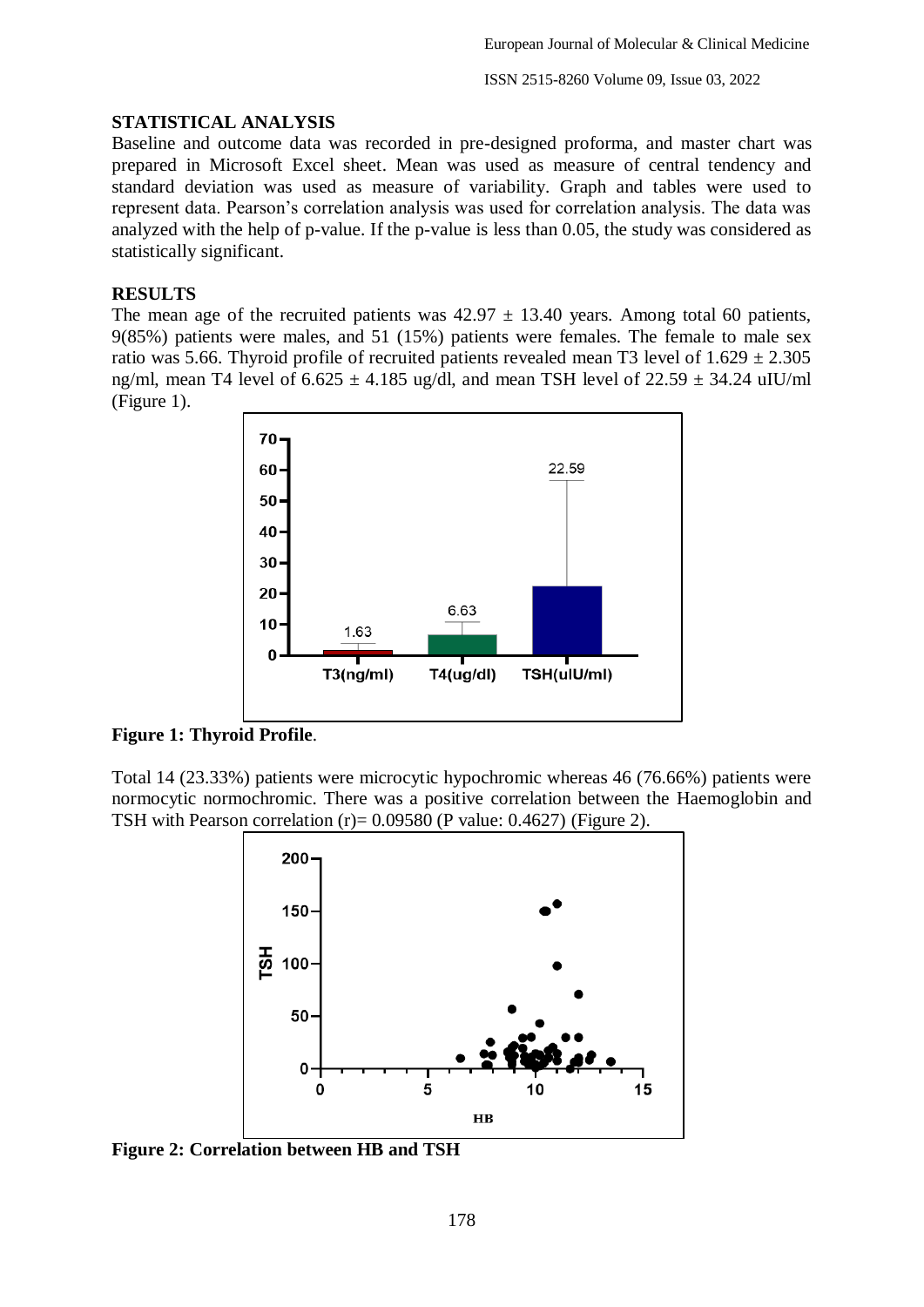There was a negative correlation between the Haemoglobin and Anti-TPO level with Pearson correlation (r)= -0.2086 (P value: 0.1067) (Figure 3).



**Figure 3: Correlation between HB and Anti-TPO**

#### **DISCUSSION**

In the research by Kulkarni and Jadhav, the mean serum TSH levels in patients were 45.49 mIU/ml and 3.81 mIU/ml in controls. The blood TSH levels in hypothyroid individuals were substantially greater than in controls.<sup>12</sup> These results were similar to those of Mehmet et al study. According to Mehmet et al research, the mean serum TSH levels in the hypothyroid and control groups were 43.1 and 1.7 mIU/mL, respectively, and the hypothyroid group serum TSH levels were higher than the control group (9). The mean blood TSH values in the hypothyroid and control groups of Dorgalaleh et al study was 4.97 and 2.6 mIU/ml, respectively.<sup>13</sup>In our study TSH levels and haemoglobin levels in patients had a positive correlation. Such findings were also obtained in research by Dorgaleleh in which MCH, MCHC, RDW, Hb and HCT done in hypothyroid and hyperthyroid vs control group had statistically significant difference between two groups of patients (P-value <  $0.05$ ).<sup>13</sup>

TPO antibodies were found to be positive in 63.33 percent of hypothyroid patients and 10% of controls in research done by Kulkarni and Jadhav, and the incidence of hypothyroid cases was greater than the controls.<sup>8</sup> The results were similar to those found by Mehmet et al and Das et al in their studies. In a study by Mehmet et al., TPO antibody positivity was observed in 100 percent of hypothyroid people and 22.5 percent of controls.<sup>9</sup> TPO antibody was positive in 58.3 percent of patients in the research by Das et al.<sup>14</sup>

According to Akhter et al., a significant difference in thyroid hormone status in iron deficient individuals might be attributable to interrupted activities of iron-dependent enzymes like TPO, which alter thyroid hormone metabolism in general.<sup>15</sup> In a similar study, Hess et al. discovered that thyroid peroxidase activity is drastically reduced in iron-deficient rats.<sup>16</sup> They also emphasized the significance of iron in the transfer of thyroid hormone into cells, and how a shortage of iron causes thyroid hormone to pool, resulting in metabolic hypothyroidism. External thyroxine consumption increases erythropoiesis overall by raising erythropoietin levels, resulting in greater iron needs and the presentation of iron deficiency anaemia, according to Christ-Crain et al.<sup>17</sup> When comparing clinical and subclinical hypothyroidism patients to controls, Endogan et al. discovered a comparable rise in the prevalence of microcytic hypochromic anaemia.<sup>18</sup> The increasing level of rT3 is negatively connected with changes in plasma ferritin content, according to Eftekhari et al. They also confirm the relationship between iron deficiency status and rT3.<sup>19</sup>

Other research has found an inverse relationship between Hb and thyroid hormone levels. Bremmer et al. discovered a strong link between free T3 and haemoglobin, as well as an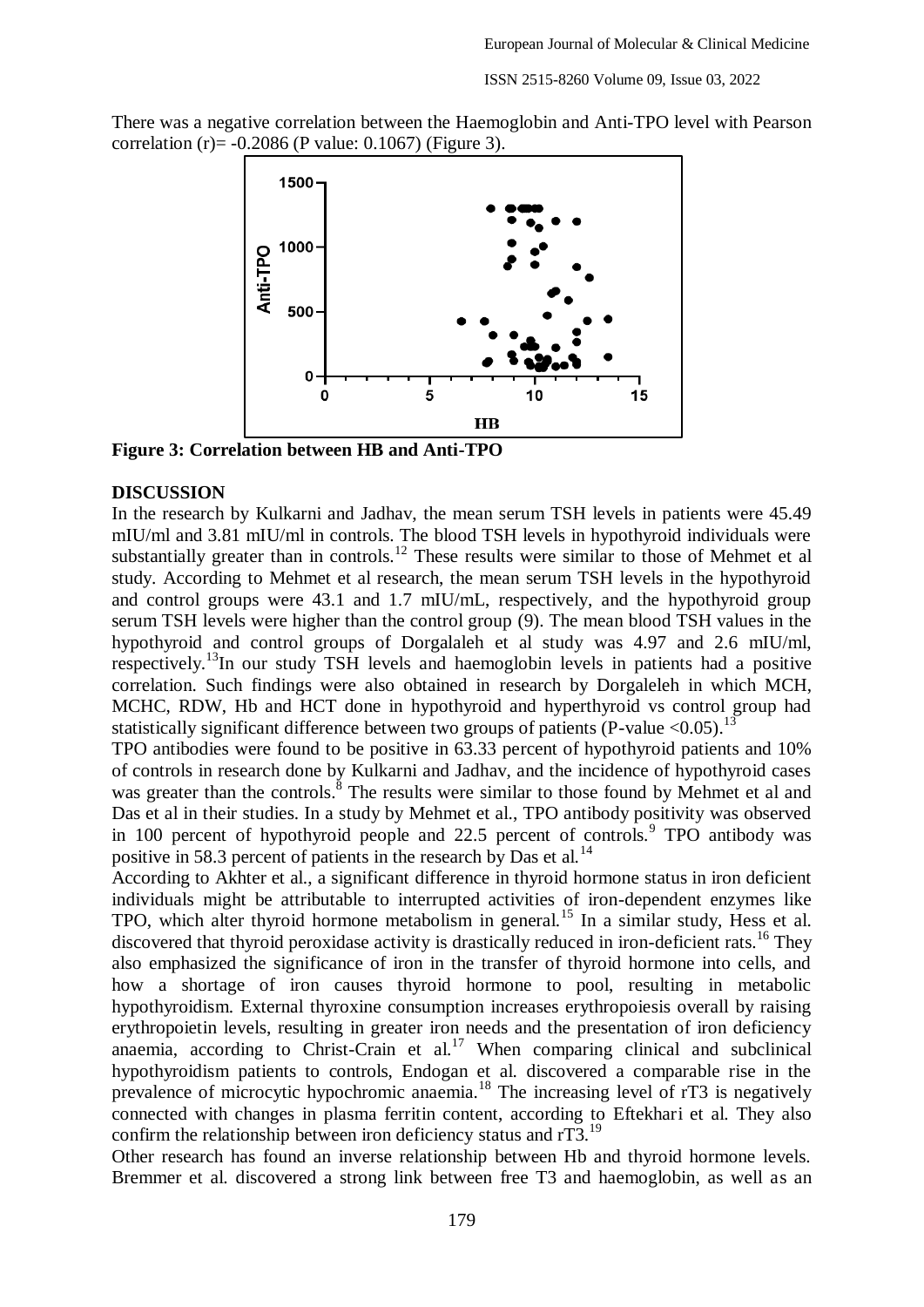inverse relationship between TSH and serum iron and transferrin saturation.<sup>20</sup> Bivolarska et al. discovered a substantial correlation between  $T4$  and Hb levels.<sup>21</sup> Some research, such as those conducted by Yavuz et al., have revealed no relationship between thyroid hormone and iron deficiency.<sup>22</sup>

### **CONCLUSION**

Our research attempted to demonstrate a link between Anemia and changed thyroid profile in patients with thyroid diseases, which will aid medical professionals in assessing haematocrit parameters in patients with thyroid problems. Present study revealed a correlation of anemia with TSH level and Anti-TPO expression which have the diagnostic value. Haemogram profile should be conducted in patients having thyroid disorders especially those with Anti-TPO positivity.

### **REFERENCES**

- 1. Harrison T, AS F. Harrison's principles of internal medicine. New York: McGrawHill Medical, 2008. 7. Simon DA, Dix FP, McCollum CN. Management of venous leg ulcers. BMJ. 2004;328(1358):62.
- 2. Anand R, Mishra AK, Mahdi AA, Verma SP, Gupta KK. A study of prevalence and pattern of anemia in primary hypothyroidism. International Journal of Medical Science and Public Health. 2018;7(2):153-60.
- 3. Walsh JP, Bremner AP, Feddema P, Leedman PJ, Brown SJ, O'Leary P. Thyrotropin and thyroid antibodies as predictors of hypothyroidism: a 13-year, longitudinal study of a community-based cohort using current immunoassay techniques. The Journal of Clinical Endocrinology & Metabolism. 2010;95(3):1095-104.
- 4. Roos A, Links TP, Gans RO, Wolffenbuttel BH, Bakker SJ. Thyroid peroxidase antibodies, levels of thyroid stimulating hormone and development of hypothyroidism in euthyroid subjects. European Journal of Internal Medicine. 2010;21(6):555-9.
- 5. Hutfless S, Matos P, Talor MV, Caturegli P, Rose NR. Significance of prediagnostic thyroid antibodies in women with autoimmune thyroid disease. The Journal of Clinical Endocrinology & Metabolism. 2011;96(9):E1466-E71.
- 6. Tipu HN, Ahmed D, Bashir MM, Asif N. Significance of Testing Anti-Thyroid Autoantibodies in Patients with Deranged Thyroid Profile. Journal of Thyroid Research. 2018;2018:9610497.
- 7. Jabbar A, Yawar A, Waseem S, Islam N, Ul Haque N, Zuberi L, et al. Vitamin B12 deficiency common in primary hypothyroidism. Journal of the Pakistan Medical Association. 2008;58(5):258.
- 8. Kulkarni VK, Jadhav DU. A study of anemia in primary hypothyroidism. Int J Adv Med. 2017;4:383-9.
- 9. Mehmet E, Aybike K, Ganidagli S, Mustafa K. Characteristics of anemia in subclinical and overt hypothyroid patients. Endocrine journal. 2012;59(3):213-20.
- 10. Szczepanek-Parulska E, Hernik A, Ruchała M. Anemia in thyroid diseases. Pol Arch Intern Med. 2017;127(5):352-60.
- 11. Shashi A, Sharma N. Prevalence and clinical aspects of thyroid disorders in himachal pradesh, India. Int J Basic Appl Med Sci. 2015;5(1):86-94.
- 12. Das K, Mukherjee M, Sarkar T, Dash R, Rastogi G. Erythropoiesis and erythropoietin in hypo-and hyperthyroidism. The Journal of Clinical Endocrinology & Metabolism. 1975;40(2):211-20.
- 13. Dorgalaleh A, Mahmoodi M, Varmaghani B. Effect of thyroid dysfunctions on blood cell count and red blood cell indice. Iranian journal of pediatric hematology and oncology. 2013;3(2):73.